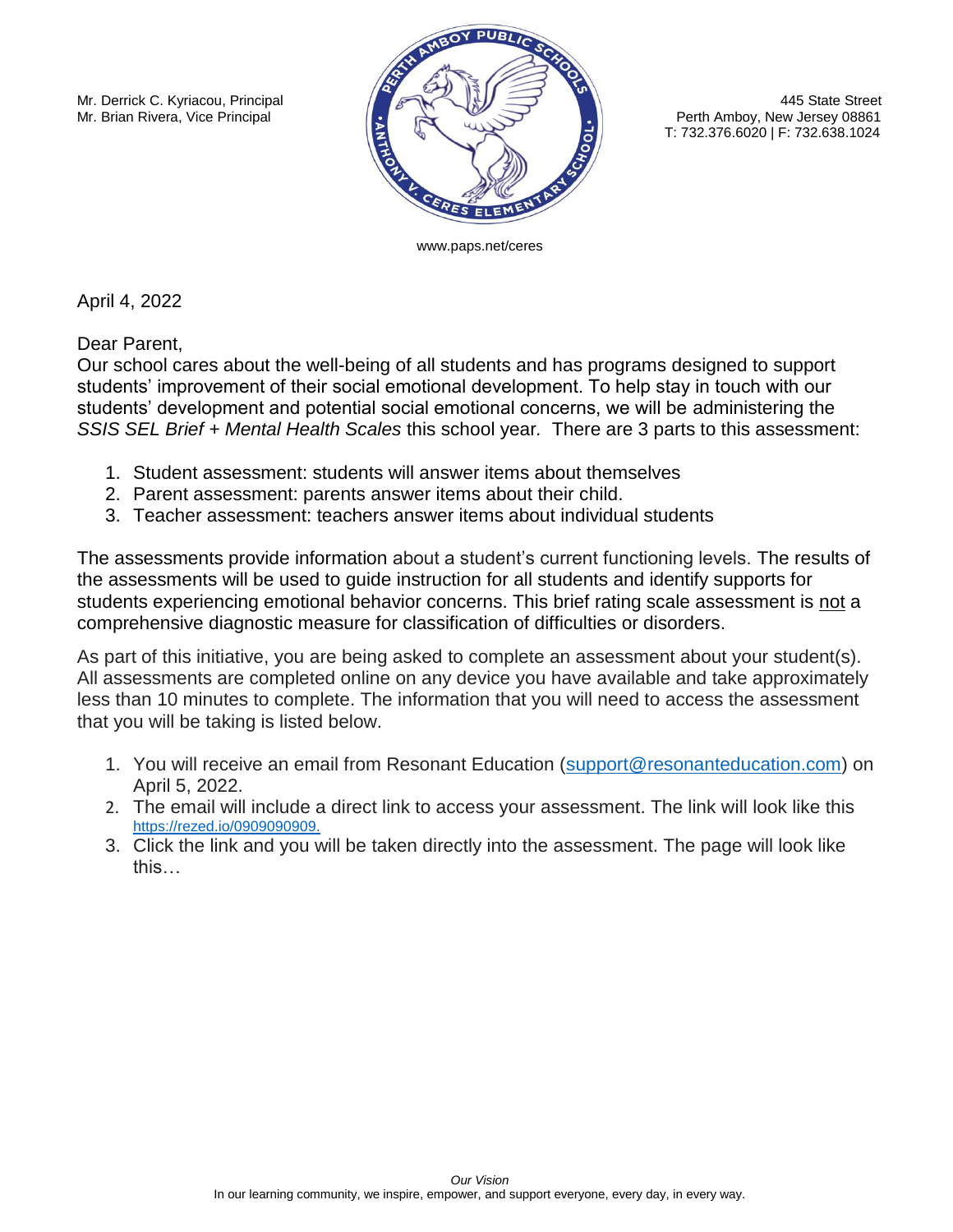

4. Use the next and previous buttons to navigate through the survey. On the last page you will see a Submit button. Please be sure to click the submit button so that your responses will be saved.

If you do not have an email address, please contact your child's teacher for assistance in accessing the link.

Please contact Ms. Jennifer Osborne, School Counselor, via email at jennosborne@paps.net, or phone, 732.376.6020, Ext. 22421 if you have any questions or problems completing the assessment.

## **Assessment Schedule:**

| <b>Student Assessment</b> | Students will be given the screener the week of $\frac{\text{May }16, 2022.}{\text{May }16, 2022.}$ |
|---------------------------|-----------------------------------------------------------------------------------------------------|
| <b>Parent Assessment</b>  | Parents will receive a link via email on <b>April 5, 2022.</b>                                      |
| <b>Teacher Assessment</b> | Teachers will begin completing assessments the week of <b>April 4, 2022.</b>                        |

We thank you for your time and continued support of Anthony V. Ceres Elementary School.

Sincerely,

Derrick C. Kyriacou Principal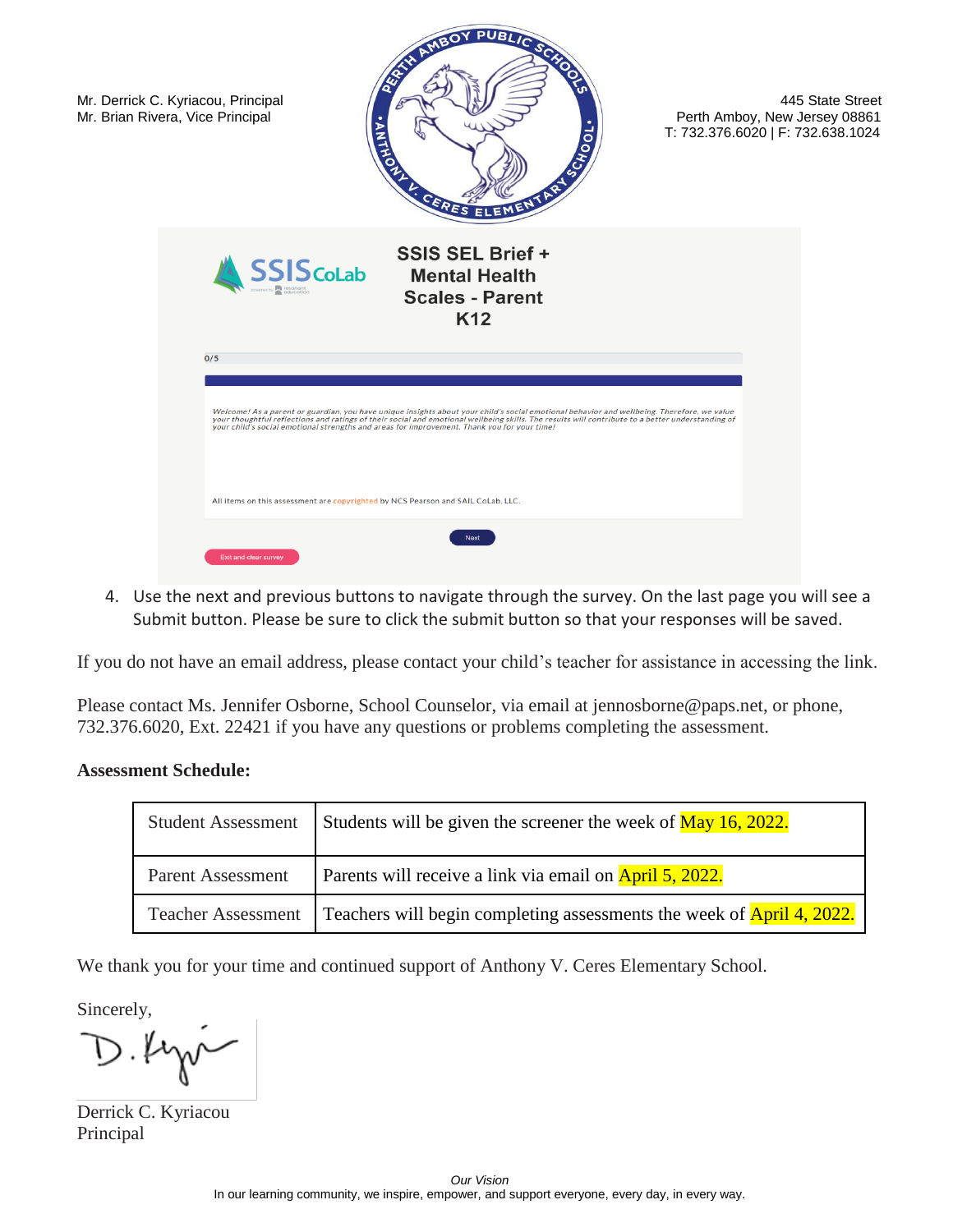

T: 732.376.6020 | F: 732.638.1024

www.paps.net/ceres

4 de abril de 2022

Estimado padre:

Nuestra escuela se preocupa por el bienestar de todos los estudiantes y tiene programas diseñados para apoyar la mejora de los estudiantes de su desarrollo socioemocional. Para ayudar a mantenerse en contacto con el desarrollo de nuestros estudiantes y las posibles preocupaciones socioemocionales, administraremos el SSIS SEL Brief + Mental Health Scales este año escolar. Hay 3 partes en esta evaluación:

1. Evaluación de los estudiantes: los estudiantes responderán elementos sobre sí mismos

2. Evaluación de los padres: los padres responden a los elementos sobre su estudiante

3. Evaluación del maestro: los maestros responden a elementos sobre estudiantes individuales

Las evaluaciones proporcionan información sobre los niveles de funcionamiento actuales de un estudiante. Los resultados de las evaluaciones se utilizarán para guiar la instrucción de todos los estudiantes e identificar apoyos para los estudiantes que experimentan problemas de comportamiento emocional. Esta breve evaluación de la escala de calificación no es una medida diagnóstica integral para la clasificación de dificultades o trastornos.

Como parte de esta iniciativa, se le pide que complete una evaluación sobre su(s) estudiante(s). Todas las evaluaciones se completan en línea en cualquier dispositivo que tenga disponible y tardan aproximadamente menos de 10 minutos en completarse. La información que necesitará para acceder a la evaluación que tomará se enumera a continuación.

- 1. Recibirá un correo electrónico de Resonant Education (support@resonanteducation.com) en FECHA.
- 2. El correo electrónico incluirá un enlace directo para acceder a su evaluación. El enlace se verá así

[https://rezed.io/0909090909.](https://rezed.io/0909090909)

3. Haga clic en el enlace y se le llevará directamente a la evaluación. La página se verá así…